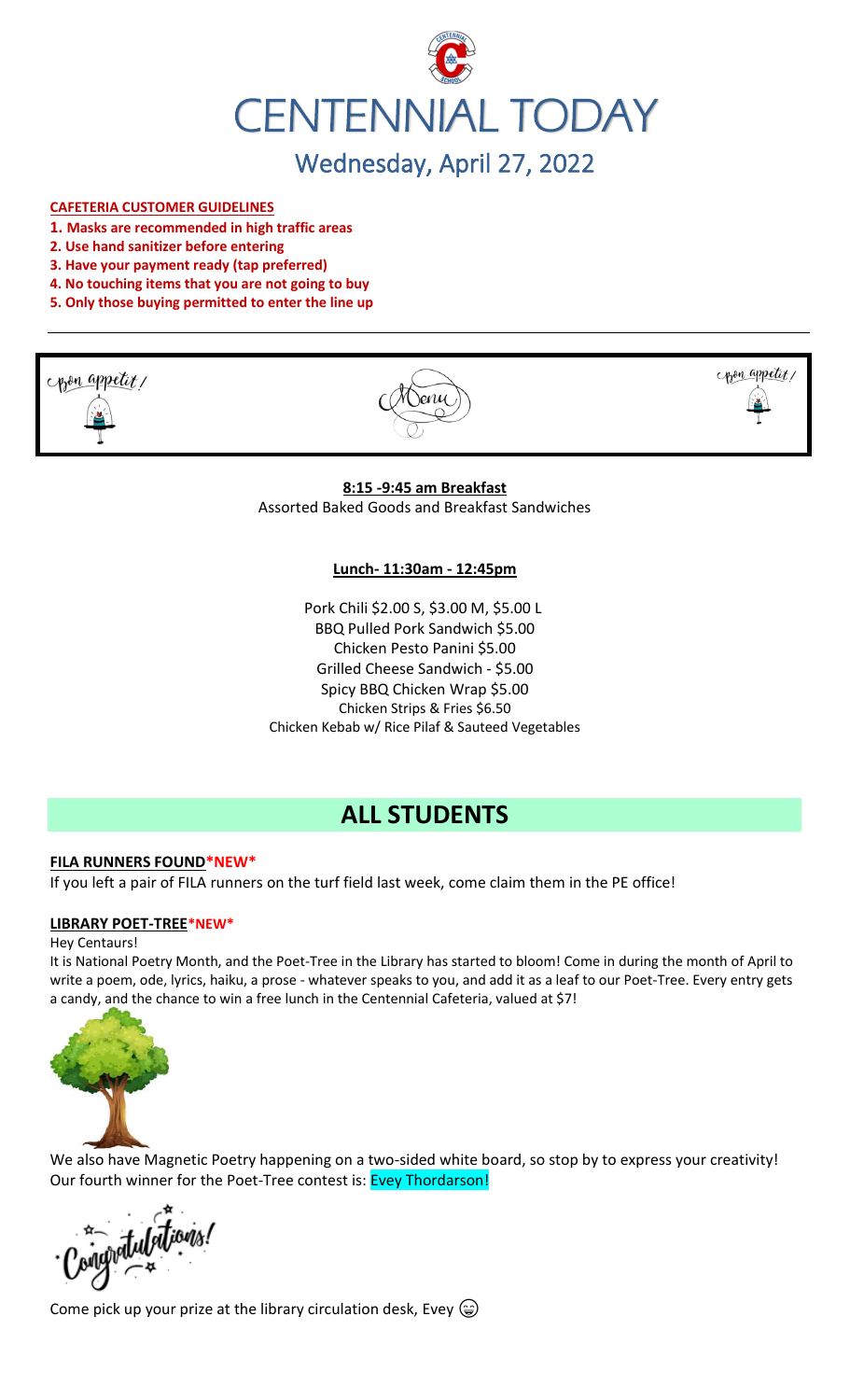# **ATTENTION ALL GRADE 12 ART STUDENTS STUDYING ART IN POST-SECONDARY IN SEPTEMBER**

Please see Mrs. Castro in Room E121 for information on an opportunity to have your art displayed in the Coquitlam Art Show and to have the chance to be awarded a scholarship on behalf of Coquitlam Center Mall.

# **SEMESTER 1 ART STUDENTS**

Any students who were enrolled in Mrs. Castro's or Mr. Novotny's art classes from Semester 1 and would like to have their art displayed in the Coquitlam Art Center Show in May, please let Mrs. Castro know- or send her an email at [kcastro@sd43.bc.ca](mailto:kcastro@sd43.bc.ca) .

#### **ENVIRONMENTAL CLUB**

Got any old batteries? From April 20-27, the Environmental club will be keeping a box in the office to collect any old batteries students or faculty may have. The batteries will be tested to ensure they are dead or have more power, and then will be used or recycled appropriately. Come bring in your old batteries!

## **RAMADAN MUBARAK**

"Ramadan Mubarak to all our students and staff celebrating this month! If you'd like to learn more about the holiday, please see the bulletin board outside of the LEC/Skill Development rooms."

#### **ECUAD (EMILY CARR UNIVERSITY) SUMMER INSTITUTE FOR TEENS**

[Summer Institute for Teens,](https://www.ecuad.ca/academics/teen-programs/summer-institute-for-teens) a pre-university program for **students ages 16-18** (or who just finished Grade 10) that runs on campus **July 5-30, 2021 (9.00am – 4.00pm, on ECUAD campus)**. Tuition fees apply. This year, we are offering students a choice of 11 studios in a range of disciplines, including Communication Design, UX Design, Creative Coding, Game Design and Filmmaking. Visit the website link for more details.

# **ATTENTION ALL GRADE 11 ART STUDENTS**

The Emily Carr Headstart Art Program will be offered next year at Gleneagle, but the application process is limited to 18 applicants who submit their completed applications and payment on a first come first served basis. If you are interested in more information, please see Mrs. Castro in the Art Room E121 **Immediately** for an application and information brochure. The course will carry degree credit at Emily Carr and transfer credit to other Fine Art programs. The course is particularly aimed at students considering post-secondary studies in visual art, media art or design. An **Emily Carr instructor** will teach the course on **Tuesday evenings** (6.00pm - 9.00pm) at **Gleneagle Secondary School** (room 107). **The application is due by May 25, 2022,** in order to be considered for the September 2022 intake.

#### **INFO SESSIONS FOR GRADE 11'S ONGOING**

Discover a variety of post-secondary programs in BC:<https://www.postsecondarybc.ca/events/>

# **#LOCAL LOVE FUND – ART EXPO – "COMO LAKE" \*NEW\*\*NEW\*\*NEW\***

Are you a creative student who wants to spread love and joy to seniors in our community? Students are invited to participate in a travelling ART EXPO this June.

FREE to participate canvas and supplies will be provided.

Let's go Centaurs! Bring some joy and #locallove to the community! Theme: "*COMO LAKE"*. Submissions will be due May 25<sup>th</sup>. Questions? Emai[l dhealeywright@sd43.bc.ca](mailto:dhealeywright@sd43.bc.ca) or come to the Career Centre.

# **GRADE 12**



**CAREER CENTRE Visit the online Centennial Career Centre Page [HERE](https://www.sd43.bc.ca/school/centennial/ProgramsServices/CareerCentre/experiences/Pages/default.aspx#/=)**

# **@cent43careercentre**

#### **MAY SCHOLARSHIP DEADLINES - FIND DETAILS HERE:<https://tinyurl.com/bdfe8k2d>**

MINDSHARE LEARNING TECHNOLOGY AWARD 5/12/2022 INDIGENOUS EDUCATION DEPARTMENT BURSARY applies directly 5/12/2022 COQUITLAM RETIRED TEACHERS' ASSOCIATION 5/12/2022 LOREINE SHANTZ - ALDERSON ELEMENTARY 5/13/2022 PACIFIC LEADERS' SCHOLARSHIP FOR CHILDREN OF PUBLIC SERVANTS 5/13/2022 BCAHA Tribute Fund Bursary 5/15/2022 Shashi Assanand Bursary (female) 5/15/2022 Maillardville Residents' Association Bursary 5/15/2022 BCAHA Bursaries 5/15/2022



# **BCIT Featured Programs**

Applications for many full-time programs are still open for Fall 2022. View the complete list of programs by status on the **[Program Availability](https://bcit.us8.list-manage.com/track/click?u=daf05330755626307efc8f07f&id=4d4ed36616&e=b29846f095)** page.

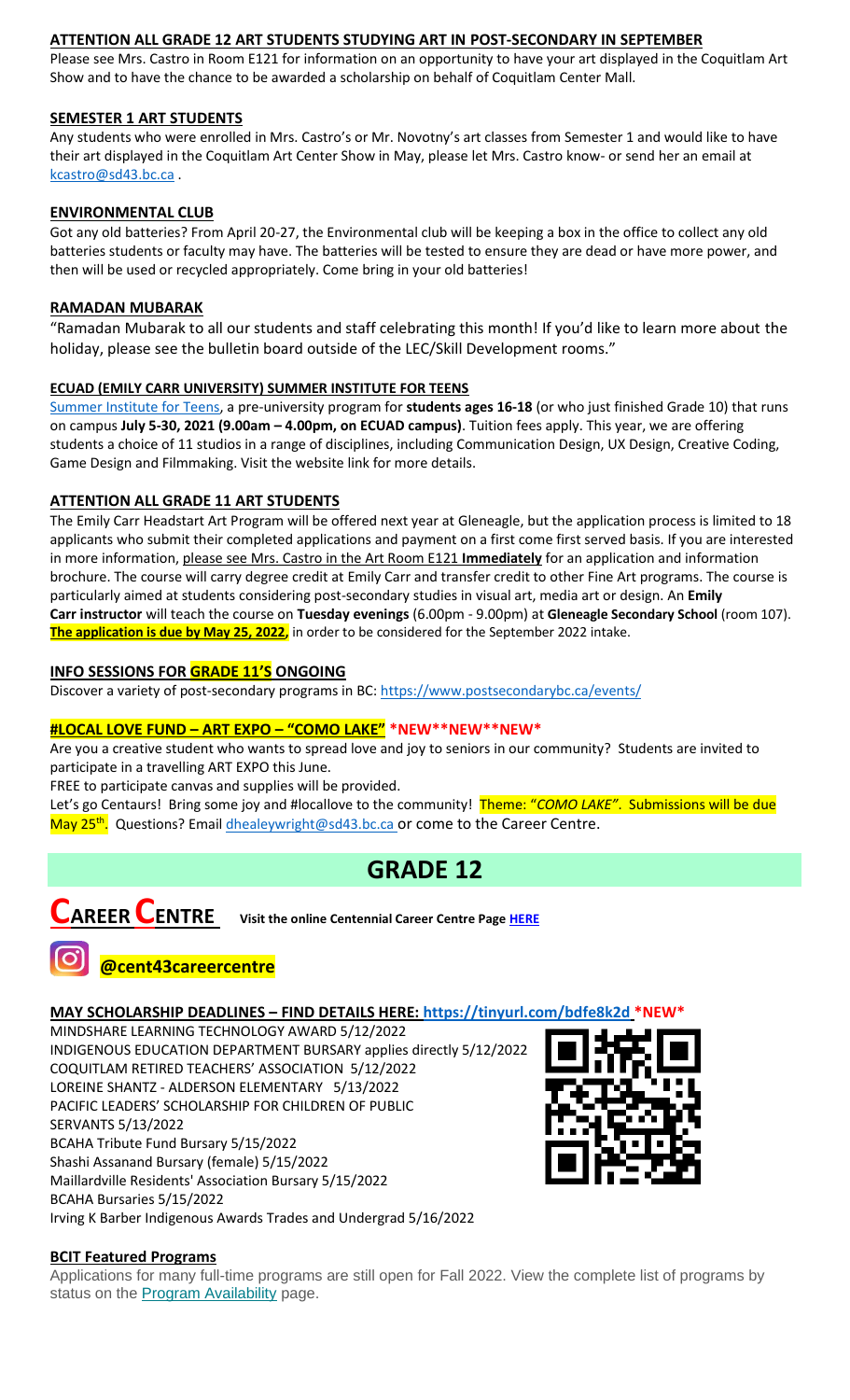# **BCIT – STEEL AND METAL INFO SESSION VIA ZOOM**

**Info Session Thursday, April 28**: 12:00 – 12:30 **Intro to Steel Trades** – Mike McKoryk – Department Head (**12:00**.noon - 12:05pm)**Ironworker Foundation** – Ryan Downey – Ironworker Faculty (12:05 – 12:15pm)**Metal Fabricator Foundation**– Jeremy Cook – Metal Fabrication Faculty (12:15 – 12:25pm)Wrap up Q&A (12:25 – approx. 12:30pm) Join Zoom Meeting <https://bcit.zoom.us/j/63758463569?pwd=MC9RNGxPSU5OTCtvOUlobkZFTzFTdz09> Password: 339680 Take a virtual tour here: <https://www.bcit.ca/programs/steel-trades/>

# **POCO ARTS EDUCATION BURSARY (RE-POSTED)**

The Arts Education Bursary is intended for a student enrolled at a CRA-recognized post-secondary institution in Canada or internationally in a **formal arts program anywhere in the world.** This can include study in drawing, painting, sculpting, photography, digital art, performance art, dance, music, poetry, prose, theatre, and culinary arts. For complete eligibility criteria and access to the on-line application **due April 30, 2022**, please visit: <https://pocofoundation.com/granting/tsfl-bursary/>

# **UNIVERSITY OF ALBERTA IN PERSON CAMPUS TOURS**

We are very excited to once again offer in-person University of Alberta campus tours starting May 11! Our in-person tours led by UAlberta Ambassadors are the perfect way for your students to get an inside look at our vibrant campus and U of A community. Tours can be booked at [uab.ca/tours](https://mx.technolutions.net/ss/c/gsby7xed_Q9kJKoUKuDGdBFBFhSssENYnEfiUuIzPCfFN0X3A85kPAIgyq7RiYgwd5ks3dapUcNxO2ND8vSVBYrkONj16vS1goC-KNmxqyzPGiP84ZPhBolxXehOVvJJoIydTyO79MzKzKWEvLKFkm_yV9EI63wdit-4TgQQwdxB7q-F7wKO6B1l7qPTTQqEY4-sfMYxk0jPxb8_vnjcU8J1KalNzAYWqvZsue4RhUs/3li/fiXawEMdS5CpVDRHZJ_kGA/h1/NOtRtynrGGfbhYYaY88O-aXOwt_ymLOenqdLtTeBrnQ).

# **JEAN LUMB FOUNDATION AWARDS**

Up to 10 X \$1000 awards across Canada in 9 categories, each with its own criteria. Chinese Heritage/Canadian citizen. Due May 23 by 9pm. Visi[t https://jeanlumbfoundation.ca/?page\\_id=6749](https://jeanlumbfoundation.ca/?page_id=6749)

New for 2022 **College Award (NEW)** The successful candidate will be enrolled full-time in a college, community college, college of applied arts or applied technology, institute of technology or science, CEGEP in Quebec, or career college, to study for a specific job in an industry, including business, applied arts, computer and mechanical technologies, electronics, health services, human resources, or trades, such as carpentry, electrical or plumbing.

# **UFV – INTERPRET CREATIVE ARTS FESTIVAL**

UFV School of creative arts/Graphic & Digital Design. Friday April 29/22 4pm – 9pm. 33844 King Road. Abbotsford.

# **VOLUNTEER IN SD43** \* 30 POSITIONS

Coquitlam School District's Summer Learning program is pleased to once again offer a volunteer opportunity for our students. Last year we placed approximately thirty students into SD43 Summer Learning classrooms, a valuable experience for students and teachers! Successful volunteers will be placed in local classrooms and earn necessary volunteer hours as well as a letter of reference.

[https://forms.office.com/Pages/ResponsePage.aspx?id=74xl2ZICUkKZJWRC3iSkS-](https://forms.office.com/Pages/ResponsePage.aspx?id=74xl2ZICUkKZJWRC3iSkS-W45W4oHn9IuQdblaYVE0lUOFk1MFlRTFlWWkhOOVlYNUJCSDQ0SkdFTi4u)[W45W4oHn9IuQdblaYVE0lUOFk1MFlRTFlWWkhOOVlYNUJCSDQ0SkdFTi4u](https://forms.office.com/Pages/ResponsePage.aspx?id=74xl2ZICUkKZJWRC3iSkS-W45W4oHn9IuQdblaYVE0lUOFk1MFlRTFlWWkhOOVlYNUJCSDQ0SkdFTi4u)

# **SUMMER JOB SEARCH?**

Job Bank - <https://www.jobbank.gc.ca/jobsearch/jobposting/35965594?source=searchresults> Indeed (Coquitlam) <https://ca.indeed.com/jobs?q=summer%20student%202022&l=British%20Columbia&vjk=23313e5494867a53>

# **VOLUNTEER OPPORTUNITES THIS SPRING**

Festivals and events are returning. Volunteers are needed! Career Centre - [Centennial Secondary School](https://www.sd43.bc.ca/school/centennial/ProgramsServices/CareerCentre/experiences/Pages/default.aspx#/=)  [\(sd43.bc.ca\)](https://www.sd43.bc.ca/school/centennial/ProgramsServices/CareerCentre/experiences/Pages/default.aspx#/=)

# **KPU NEXT STEPS WORKSHOPS – MAY**

Next Steps Workshop, **May 16th, 3:30pm** Next Steps Workshop, **May 18th, 12 - 12:30,** condensed lunch time power session.

Register for a **[Next Steps Workshop](http://crm-link.kpu.ca/c/7/eyJhaSI6MTY0ODQwMjEsImUiOiJkaGVhbGV5d3JpZ2h0QHNkNDMuYmMuY2EiLCJyaSI6ImNvbnRhY3QtNGZkMzgzYmJkZmY3ZWExMWE4MTUwMDBkM2EwYzhjNmQtZDI5MWU3MGZkMWYyNDJlYjk5OGU2OTFmYjc2ZGZmMjMiLCJycSI6IjAyLWIyMjEwMy0zOTg5OTViYTI1NGQ0NDE2YjBlMDQyODJkZjY3MTlhNiIsInBoIjpudWxsLCJtIjpmYWxzZSwidWkiOiIyIiwidW4iOiIiLCJ1IjoiaHR0cHM6Ly93d3cua3B1LmNhL2luZm8tc2Vzc2lvbnMvZnV0dXJlLXN0dWRlbnRzL25leHQtc3RlcHMvbWF5LTIwMjI_X2NsZGVlPVpNTFlTR1BPYXdvdUI0T0xzQnBsUHZFU0g1eUhvbnhCQlpuNFlnYzRINkV6V0ZWOVpLUWpKTmxic0hFM3RVQmImcmVjaXBpZW50aWQ9Y29udGFjdC00ZmQzODNiYmRmZjdlYTExYTgxNTAwMGQzYTBjOGM2ZC1kMjkxZTcwZmQxZjI0MmViOTk4ZTY5MWZiNzZkZmYyMyZlc2lkPTFkZmIzOThiLTRiYmItZWMxMS05ODNmLTAwMjI0ODNjYzE1YSJ9/SBu6RJHIXI6GRb2GoyGQMA)** 

# **HAVE YOU WON A SCHOLARSHIP?**

Fill out the form at the link or QR code to be added to the commencement programme. [https://forms.office.com/Pages/ResponsePage.aspx?id=74xl2ZICUkKZJWRC3iSkSwuEIlUQFhBOpXf92UwjudZURDgzNlU4](https://forms.office.com/Pages/ResponsePage.aspx?id=74xl2ZICUkKZJWRC3iSkSwuEIlUQFhBOpXf92UwjudZURDgzNlU4NEpMVzRFR0lLV0NaNU1EOVBGWC4u) [NEpMVzRFR0lLV0NaNU1EOVBGWC4u](https://forms.office.com/Pages/ResponsePage.aspx?id=74xl2ZICUkKZJWRC3iSkSwuEIlUQFhBOpXf92UwjudZURDgzNlU4NEpMVzRFR0lLV0NaNU1EOVBGWC4u)